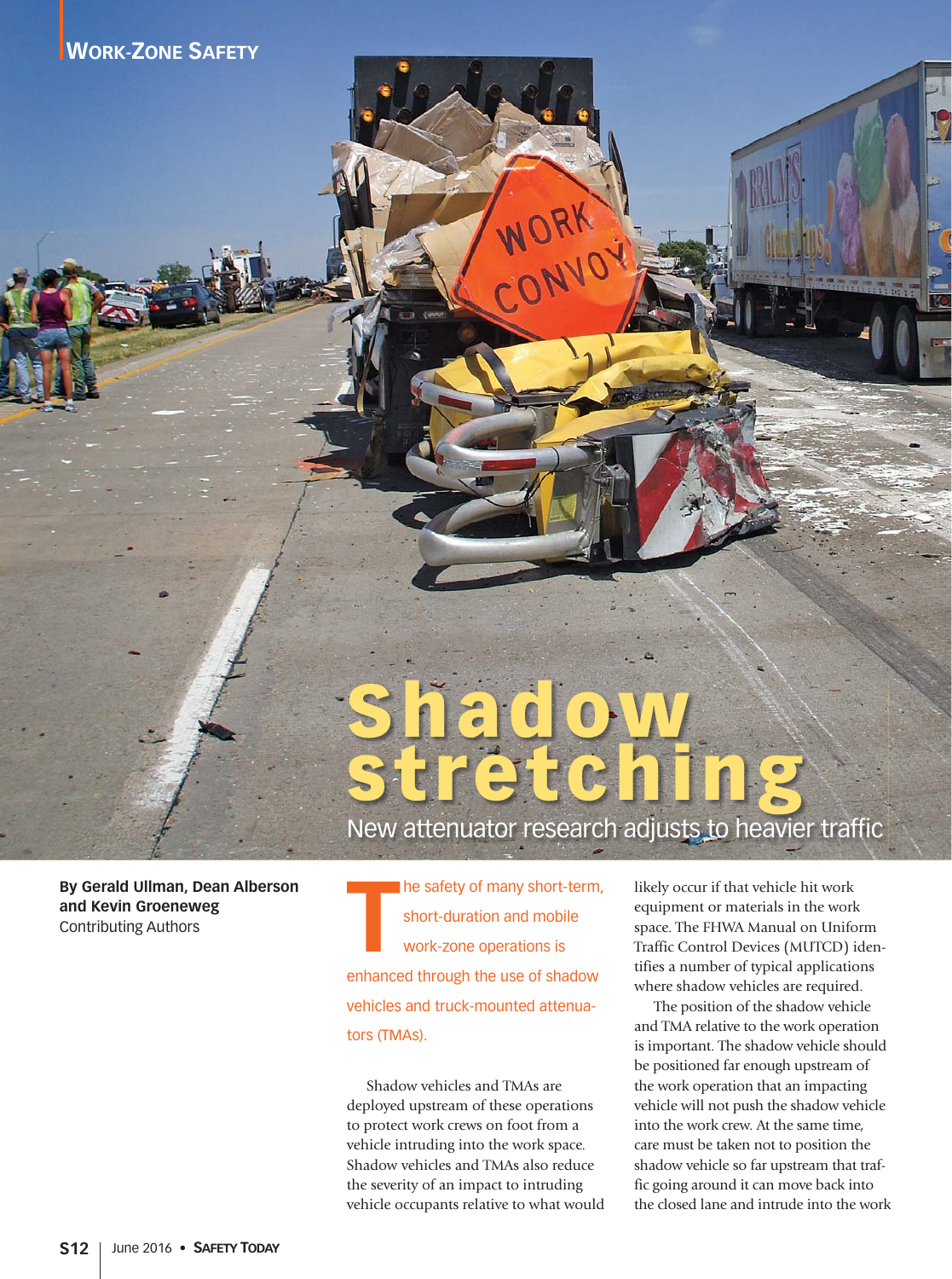

#### **Table 1. Recommended Shadow Vehicle Spacing (from the AASHTO Roadside Design Guide)**

| <b>Weight of Shadow</b><br><b>Vehicle (lb)</b> | <b>Operating Speed</b><br>(mph)                                                                                                                                                      | <b>Recommended Shadow Vehicle Spacing (ft)</b> |                                            |
|------------------------------------------------|--------------------------------------------------------------------------------------------------------------------------------------------------------------------------------------|------------------------------------------------|--------------------------------------------|
|                                                |                                                                                                                                                                                      | <b>Stationary Operation</b>                    | <b>Moving Operation</b>                    |
| $\geq$ 22,000                                  | > 55                                                                                                                                                                                 | 150                                            | 172                                        |
|                                                | 45-55                                                                                                                                                                                | 100                                            | 150                                        |
|                                                | < 45                                                                                                                                                                                 | 74                                             | 100                                        |
| $22,000 >$ shadow<br>vehicle $\geq 9,900$      | > 55                                                                                                                                                                                 | 172                                            | 222                                        |
|                                                | 45-55                                                                                                                                                                                | 123                                            | 172                                        |
|                                                | < 45                                                                                                                                                                                 | 100                                            | 100                                        |
|                                                | The position of the shadow vehicle<br>is important  [and] should be<br>positioned far enough upstream of<br>the work operation that an impacting<br>vehicle will not push the shadow |                                                |                                            |
|                                                |                                                                                                                                                                                      | vehicle into the work crew.                    |                                            |
| guidance. Other agencies have adopted          |                                                                                                                                                                                      |                                                | of large trucks in the traffic stream, and |



space. Existing guidance in the AASHTO Roadside Design Guide provides shadow vehicle spacing recommendations for two shadow vehicle size ranges at either stationary or slow-moving work operations (see Table 1). These recommendations imply that roll-ahead/skid-ahead distances in the event of a rear-end crash will be less than the spacing and keep the shadow vehicle from entering into the work space. Crash studies that have been performed with typical-size vehicles (i.e., 4,400-lb automobiles) have shown that roll-ahead/skid-ahead distances do not exceed these values.

Some agencies and contractors position their shadow vehicles based on this guidance. Other agencies have adopted different spacing criteria. In some cases, a longer spacing is called for, such as during paint-striping operations. In other instances, a shorter spacing is specified, as short as 30 ft in some cases. In most cases, the size of the shadow vehicle used is not mentioned, and the decision of what type of vehicle to use as a shadow vehicle is left up to personnel in the field.

### **The challenge**

As mentioned above, these recommended spacing values were derived from crash test results performed with automobiles (4,400 lb). Today, many facilities serve a significant percentage

of large trucks in the traffic stream, and have operating speeds of 70 mph or greater. A rear-end collision at that speed by a fully loaded large truck (80,000-lb gross weight) into shadow vehicles of the weights listed in Table 1 will likely result in roll-ahead/skid-ahead distances that are much greater than the current guidance. As an example, Figure 1 (on Page S14) presents an engineering analysis of the expected roll/skid distance required to dissipate the kinetic energy of a large truck to shadow vehicle rear-end collision at different impact speeds and shadow vehicle weights. The analyses suggest that roll/skid distances will greatly exceed the recommended